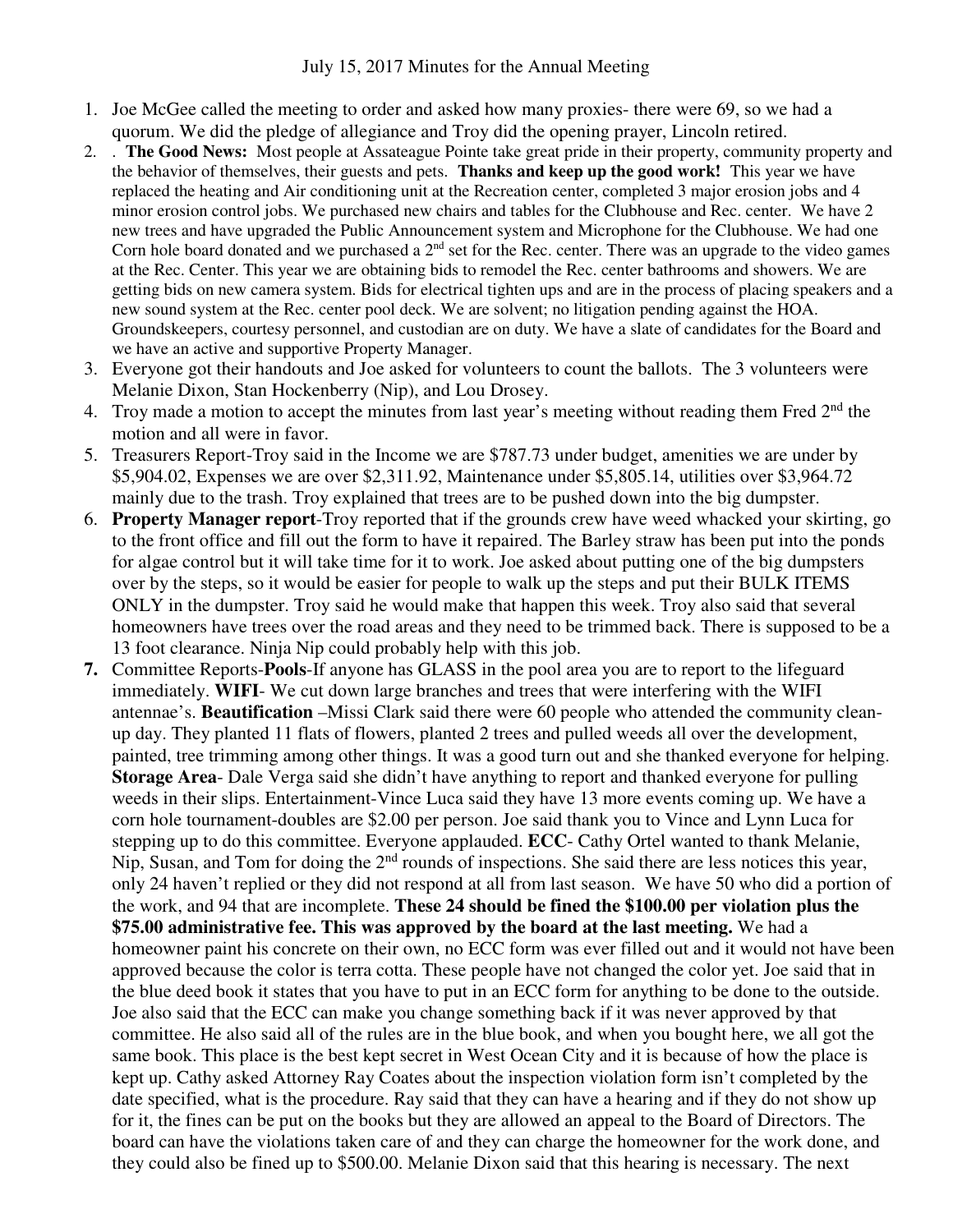question was about people feeding the feral cats. Joe talked to the County humane society and was told if someone feeds these cats for 15 days, the homeowner doing that is now the owner and they are the responsible party for any damage done to homeowner's property. Ray Coates said that having a video of the cat being fed by a homeowner would be enough proof. Ray said it is a nuisance in the community but it isn't a legal issue. The ECC determines if it is a nuisance. Joe asked Valerie to post the phone number for the Animal control on the website. Troy looked it up and it is 41-632-1340.

- **8.** New business: Electrical Issues in the park. Troy addressed and said if you replace your heat and air unit it cannot be a heat pump and No Electric Ranges. These are big electric pullers on the system and creates big problems. If a homeowner has to exceed the 50 amp range, he will incur ALL of the expenses involved in the process. Joe said we had a homeowner, Don Hemmer, testing the electric over the July  $4<sup>th</sup>$  weekend for free. This would have cost the Association \$3,600.00. Don suggested that we go to the panel boxes and pedestals not every home and tighten up the fittings right now and then every 3 years as recommended. Over time the wires loosen and puts strain on the system. We have 208 voltage in this community.
- **9. Wall Of Honor** goes to Mike and Kay Whaley of Lot#90 for 17 years of service to this community.
- **10. Candidate introductions**-Troy Purnell, Fred Verga and Keith Shoff
- 11. Open Discussion: **Ron Mayr-Lot#340** in our blue book, it states no year round occupancy. Does Tony tell them that they have another residence out of this community? Troy said he tells them the rules of the community strike this next line but people don't want to hear that and do what they want. If the county sees an issue the county can come in and have someone monitor our gate 24 hours a day and we will be billed for that. Ray Coates said that restricted covenants that say you cannot reside here year round are not strictly enforced by the county, and I don't fore see the county commissioner making an issue out of this. **Charlie Rosenberger-Lot#73** if there was anything be done about the poor telephone reception. Troy said the services for phones are terrible, more devices are sucking up the band width and dropping calls. I suggest you call your carrier and complain and if enough people call, maybe they can install more towers. The WIFI signal and cell phone doesn't go together. **Nip-Lot#109** asked about getting rid of all the geese, and can you shoot them. Joe said no you can't discharge a firearm. You can get a product called Critter Ridder and it has cayenne in it, it comes in a liquid and granular form. Ray said from the legal aspect it is controlled by the State government and the federal government. He was asked by a homeowner if the goose eggs could be collected? **Mike Whaley-Lot#90** is concerned about the properties that people are living here year round in this community and is there any benefit to being classified as a campground. Joe said he asked the tax assessor about getting a tax break because we don't have children in school, and was told we are assessed the same as any other property, and it saves it from being a low income housing. **Stacy Ernst-Lot#129** said she is finding cigarette butts on the road and asked smokers to please be respectful and dispose of properly. **Patricia Maxwell-Lot#508-** stated that bicycles should have lights or reflectors on them for nighttime use. **Lisa Melka-Lot#509** the bath house were disgusting and filthy. Joe said that the grounds crew cleans every morning by the grounds crew. There have been instances where all the stalls have been locked from the inside. There have been other things done that are disgusting. **Donna King-Lot#268** asked about adding exercise equipment in the Rec. Center. Joe said that had been asked for before and the answer is no because of the damages and liability issue. **Lucille Smith-Lot#145** what happened to the catch and release signs that were at the ponds. **Mike Shield-Lot #358** said as soon as the meetings are over and you go to the pool, everyone asks what was talked about. Word gets out about the meeting even if you did not attend. **Lisa Melka-Lot#509**- what authority does the courtesy personnel have? Joe answered they are an extension of the board of directors and the blue book guide lines and you have to abide by the rules. Michael Brown-Lot#351-there has been a lot of talk about fines, how many has there been. Joe said about 4 or 5 people over the years. We have told them if the violations get taken care of after a hearing, we will not fine. If you don't take care of your violations the following year, the fines from the previous year will be added to this year's fines. **There should be a line item for all fines collected**. **Judy Coyle-Lot#100** asked how many people are here year round. Troy said around 18, and letters are sent to each person and in the letter they are told that they are not to stay year round and they have to send back a response. **Roberta Maureu-Lot#375** asked if golf carts had to have the lot number on their carts. Joe answered yes. Joe